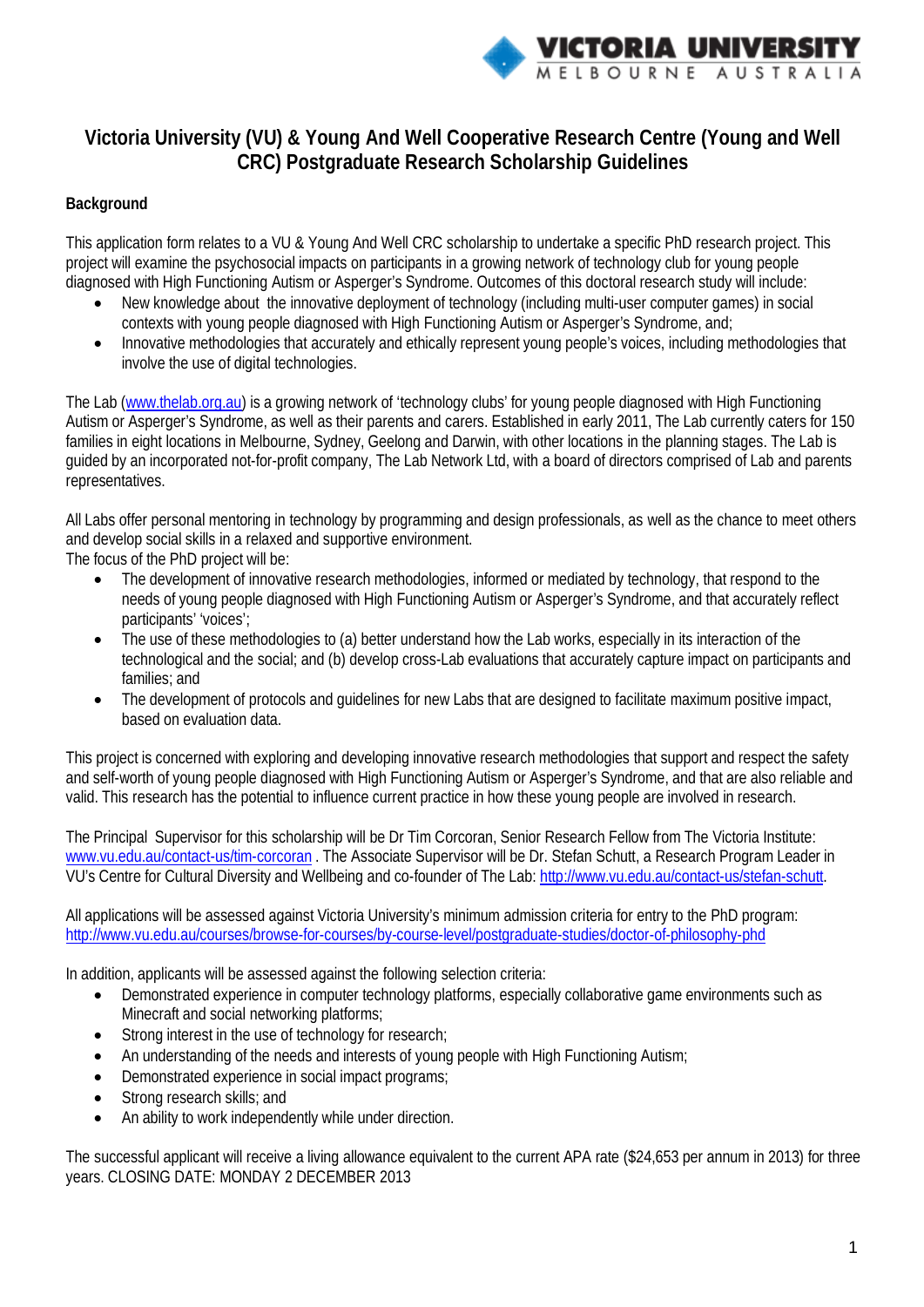# **Victoria University & Young And Well CRC Postgraduate Research Scholarship Application Form**

|                          | <b>Applicant Details</b> |               |
|--------------------------|--------------------------|---------------|
|                          |                          |               |
| Title (eg. Mr, Ms, Miss) | Surname or Family Name   | Given Name(s) |
|                          |                          |               |
|                          |                          |               |
|                          |                          |               |

Country of Birth

Address for Correspondence

Home Phone Number (include country and area codes): Work Phone Number (include country and area codes):

Email Address

VU Student ID Number (If previously or currently enrolled)

Residency Details

Of which country are you a citizen?

## Are you a permanent resident of Australia?

**A certified copy of a document showing proof of citizenship and/or permanent residency status must be attached to your application. This may be a birth certificate, a passport (with copy of permanent residency visa page) or certificate of citizenship.**

## English Language Competence

*All applicants must satisfy at least one of the following English language requirements. Please indicate how you have satisfied the English language requirements by ticking selection(s) below.*

- $\mathbf{O}$  English is my first language.
- $\Omega$  I have satisfactorily completed tertiary studies in Australia within the last two years (or in an equivalent English language context e.g.: USA, Canada, UK).
- $\mathbf O_-$  I have successfully completed an approved English Language program at with an exit level equivalent to the IELTS or TOEFL entry level for postgraduate research\*.
- ο **Either**

**A)** I have a score of 6.5 or more on the International English Language Testing System (IELTS) with no band less than 6.0\* or.

**B)** I have a score of 92 or more on the Testing English as a Foreign Language (TOEFL- internet) with no section score less than 22\*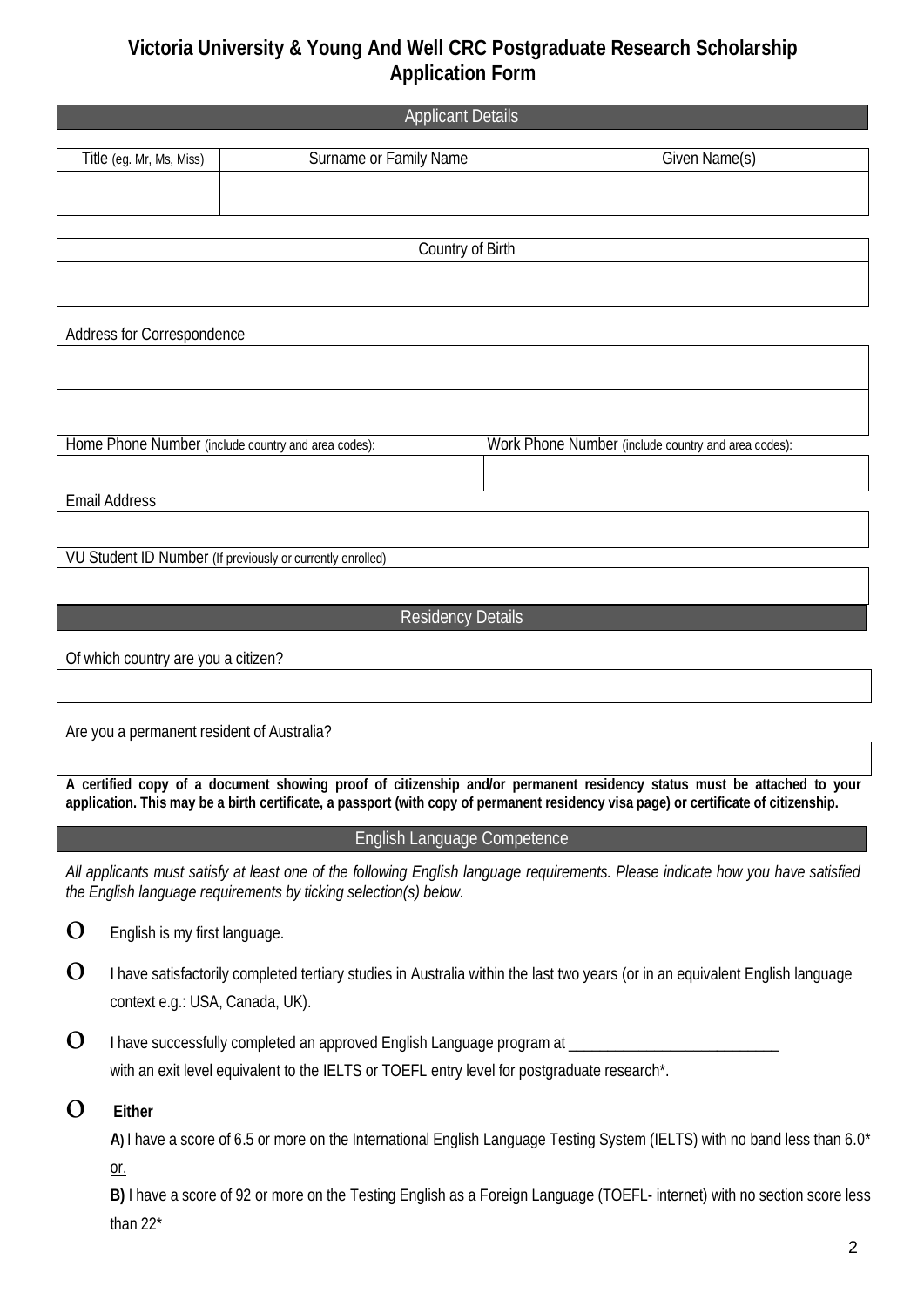*\*Please note: Certified copies of documentary evidence (such as English test results or English language course transcripts) must be attached to your application. Only applications with evidence submitted by Friday 1 November 2013 will be assessed.*

## **Scholarship Eligibility Checklist**

|                | Have you previously held, or do you currently hold any scholarship/award?<br>If YES, please provide details.                                                                                                                                                                                                                                                                                               | $O$ Yes $O$ No    |
|----------------|------------------------------------------------------------------------------------------------------------------------------------------------------------------------------------------------------------------------------------------------------------------------------------------------------------------------------------------------------------------------------------------------------------|-------------------|
|                | Name of Scholarship/Award:                                                                                                                                                                                                                                                                                                                                                                                 |                   |
|                | Dates of Scholarship/Award:                                                                                                                                                                                                                                                                                                                                                                                |                   |
|                |                                                                                                                                                                                                                                                                                                                                                                                                            |                   |
| $\overline{2}$ | Have you already completed a PhD or research Doctorate degree or equivalent?                                                                                                                                                                                                                                                                                                                               | $O$ Yes<br>$O$ No |
| $\mathfrak{Z}$ | Have you already commenced the Masters or PhD degree for which you are seeking a<br>scholarship? If YES, please provide details.                                                                                                                                                                                                                                                                           | $O$ Yes $O$ No    |
|                | Degree in which currently enrolled:                                                                                                                                                                                                                                                                                                                                                                        |                   |
|                | Masters <b>O</b> Doctor of Philosophy <b>O</b> Other Doctorate                                                                                                                                                                                                                                                                                                                                             |                   |
|                | Dates of Enrolment: From $\frac{1}{\sqrt{1-\frac{1}{\sqrt{1-\frac{1}{\sqrt{1-\frac{1}{\sqrt{1-\frac{1}{\sqrt{1-\frac{1}{\sqrt{1-\frac{1}{\sqrt{1-\frac{1}{\sqrt{1-\frac{1}{\sqrt{1-\frac{1}{\sqrt{1-\frac{1}{\sqrt{1-\frac{1}{\sqrt{1-\frac{1}{\sqrt{1-\frac{1}{\sqrt{1-\frac{1}{\sqrt{1-\frac{1}{\sqrt{1-\frac{1}{\sqrt{1-\frac{1}{\sqrt{1-\frac{1}{\sqrt{1-\frac{1}{\sqrt{1-\frac{1}{\sqrt{1-\frac{1}{\$ |                   |
| 4              | In 2014, will you be in receipt of another award, scholarship or salary of \$17,000 per<br>annum or higher to undertake the same degree?                                                                                                                                                                                                                                                                   | $O$ Yes $O$ No    |
| 5              | If you are offered a scholarship you MUST commence your research degree before 31<br>March 2014. Please indicate your expected commencement date                                                                                                                                                                                                                                                           | / 2013            |
|                |                                                                                                                                                                                                                                                                                                                                                                                                            |                   |

**Please ensure that you attach a current CV to this application. The CV should address the selection criteria outlined in the first page of this application form.** 

#### **Qualifications**

Please provide details of all undergraduate and postgraduate qualifications.

Attach *certified* copies of all transcripts and other relevant documentation, including any prizes or distinctions gained in your academic career that are not listed in the official transcripts.

|               | <b>Undergraduate Qualifications</b> |                  |           |  |
|---------------|-------------------------------------|------------------|-----------|--|
| Qualification | <b>Institution</b>                  | Level of Honours | Year      |  |
|               |                                     |                  | Commenced |  |
|               |                                     |                  |           |  |
|               |                                     |                  |           |  |
|               |                                     |                  |           |  |
|               |                                     |                  |           |  |

| <b>Postgraduate Qualifications</b> |             |                                 |                   |                   |  |
|------------------------------------|-------------|---------------------------------|-------------------|-------------------|--|
| Qualification                      | Institution | Type of Course<br>(Please tick) | Year<br>Commenced | Year<br>Completed |  |
|                                    |             | Research                        |                   |                   |  |
|                                    |             | Coursework                      |                   |                   |  |
|                                    |             | Research                        |                   |                   |  |
|                                    |             | Coursework                      |                   |                   |  |

*For any degree that was completed in a country other than Australia, you will need to provide a certified copy of the original academic transcript (including a key to result codes) with an English translation if necessary. Any supporting documents submitted in languages other than English, will require an official certified translation into English, in addition to the certified copy of the document.*

Year Completed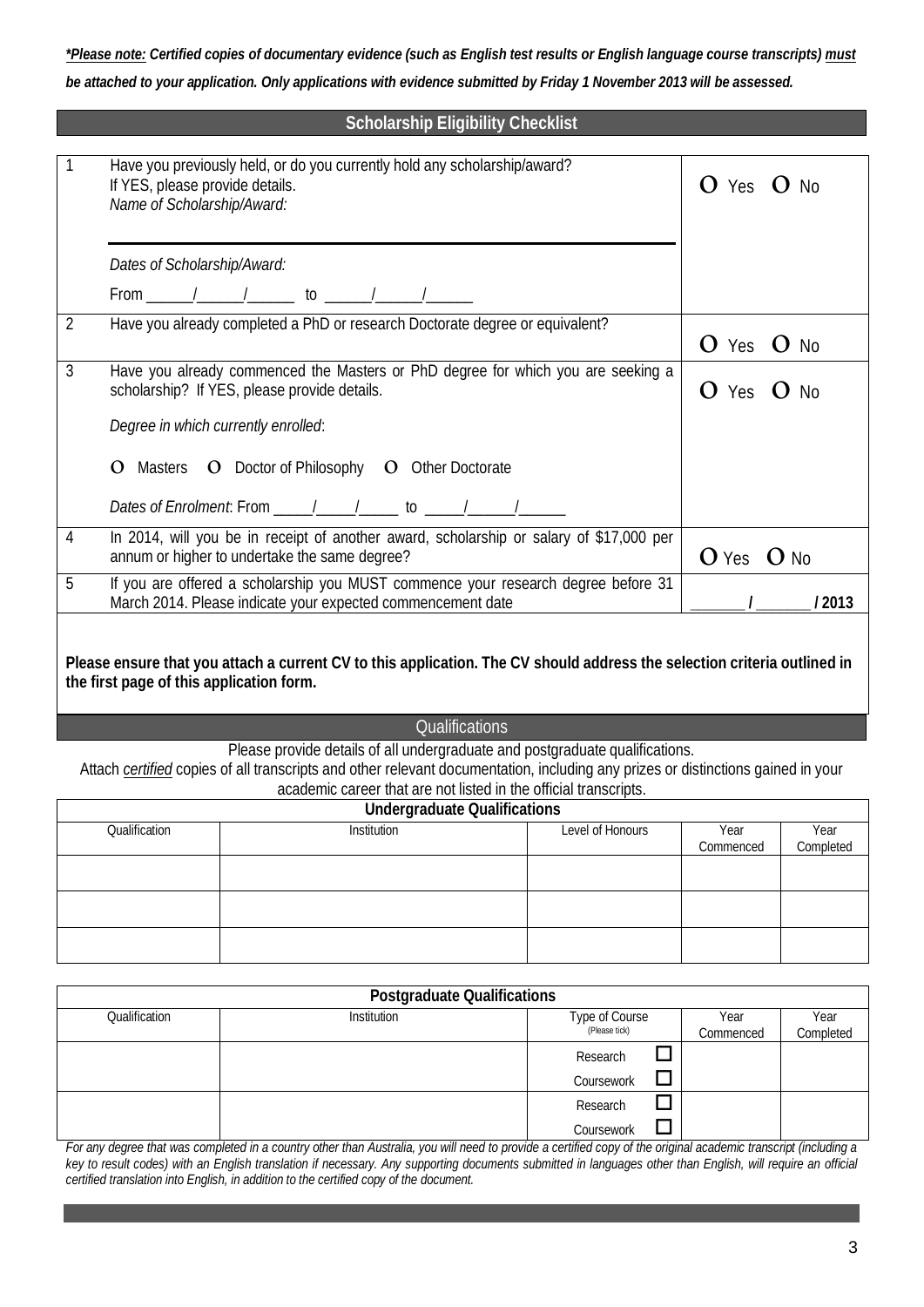### Research Experience

Briefly describe your research experience. (If insufficient space, please attach a separate sheet)

Please list any publications (including dates of publication) of research or work that you have done individually or with others. (If insufficient space, please attach a separate sheet)

Please detail any employment experience that is relevant to this application. (If insufficient space, please attach a separate sheet)

### Academic Referees

Please provide full details of two people whom you have asked to support your application. They should preferably be senior academics familiar with your most recent work.

| Name:      |        |
|------------|--------|
| Address:   |        |
| Position:  |        |
| Telephone: | Email: |
| Name:      |        |
| Address:   |        |
| Position:  |        |
| Telephone: | Email: |

**Note: Reports from referees must be provided on the attached Academic Referee Report Form. Referees should complete the form and return it directly to Victoria University by the closing date of MONDAY 2 December 2013 either by mail or email.**

> **It is your responsibility to ensure that your referees submit their reports by the closing date. Your application will not proceed if referee reports are not received.**

4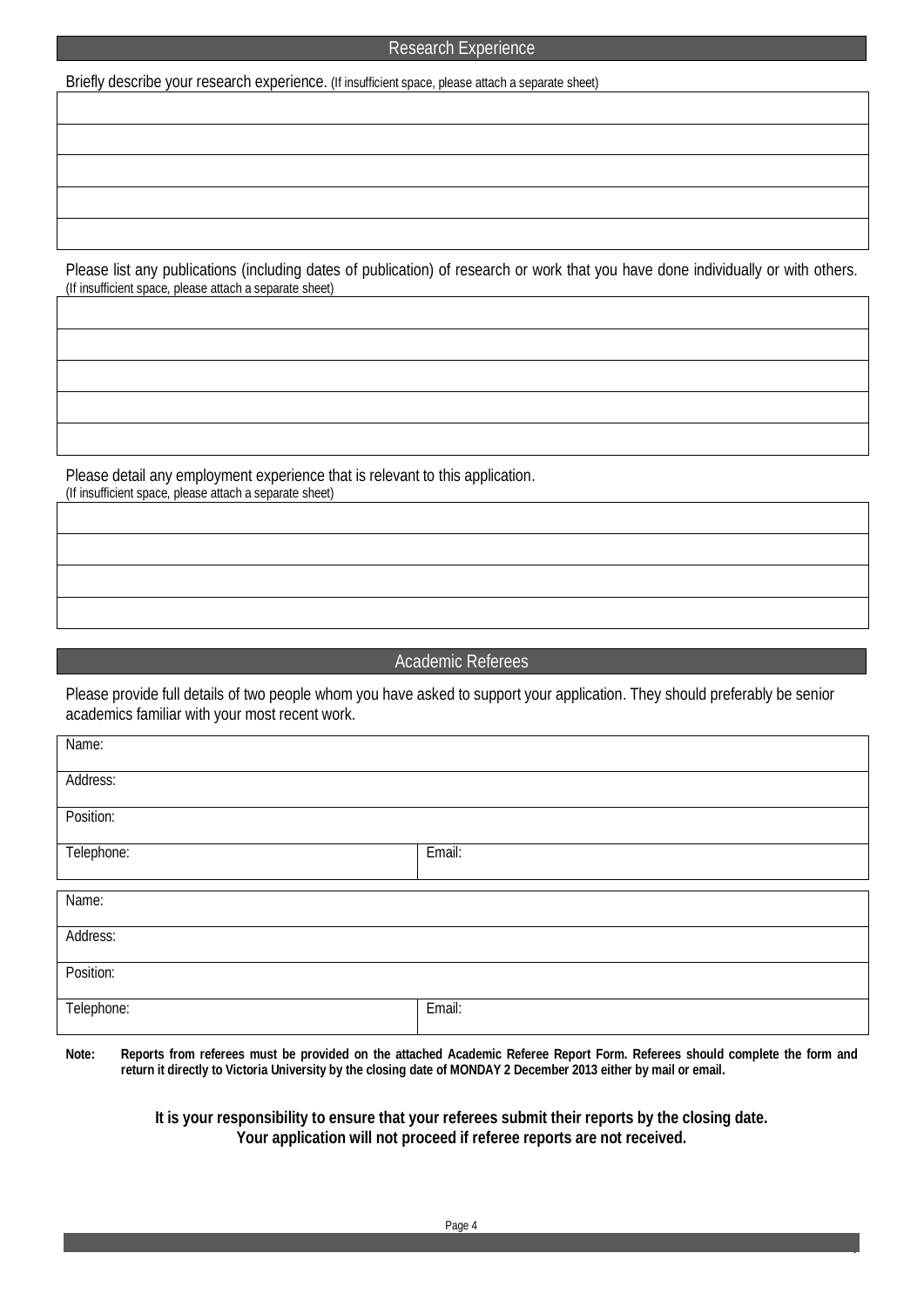#### **Declaration**

*I declare that the information submitted is complete, correct and true in every particular.* 

*I authorise the University to obtain from educational institutions and relevant authorities at any time details of my enrolment, academic record, examination results and bond status, including details of enrolment variation, attendance and addresses during the year in connection with my scholarship/award application.*

*I understand that the University reserves the right to vary or reverse any decision made on the basis of incorrect or incomplete information. I am aware that there are severe penalties for providing false or misleading information.*

*I agree to abide by the scholarship/award conditions, as amended from time to time.*

| Applicant's Signature                                                                                                                                                                                                                   | Date             |
|-----------------------------------------------------------------------------------------------------------------------------------------------------------------------------------------------------------------------------------------|------------------|
|                                                                                                                                                                                                                                         |                  |
|                                                                                                                                                                                                                                         |                  |
| <b>Application Checklist</b>                                                                                                                                                                                                            |                  |
| Please ensure that you provide ALL of the following documentation.<br>Incomplete applications will NOT be considered.                                                                                                                   |                  |
| Original signed application with attachments as listed below (Do not include originals of attachments, provide certified copies)                                                                                                        |                  |
| certified * copy, plus □ English translation (if required)<br>All Academic Transcripts and Records<br>If awaiting results eg. Honours/master's thesis, please forward to the Scholarships Coordinator as soon as they become available. |                  |
| Birth Certificate, Citizenship Certificate or Passport                                                                                                                                                                                  | certified * copy |
| Copy of permanent residency visa (if applicable)                                                                                                                                                                                        | certified * copy |
| Evidence of English language proficiency (if English is not first language)                                                                                                                                                             | certified * copy |
| Current CV addressing selection criteria                                                                                                                                                                                                |                  |
| Further details of research or work experience / publications (If required)                                                                                                                                                             |                  |
| SEND YOUR APPLICATION AND ALL SUPPORTING DOCUMENTATION TO:                                                                                                                                                                              |                  |
| MAIL:<br>Senior Coordinator, Research Scholarships<br><b>Graduate Research Centre</b><br>Victoria University, PO Box 14428<br>Melbourne, Victoria, 8001, AUSTRALIA                                                                      |                  |
| COURIER/INTERNATIONAL EXPRESS MAIL/IN PERSON:<br>Senior Coordinator, Research Scholarships<br>Room C320, Building C, Level 3<br>Victoria University<br><b>Ballarat Road, Footscray VIC 3011</b><br><b>AUSTRALIA</b>                     |                  |
| Applications close at 4.00 pm on MONDAY 2 December 2013<br>Late or Incomplete applications will not be considered.                                                                                                                      |                  |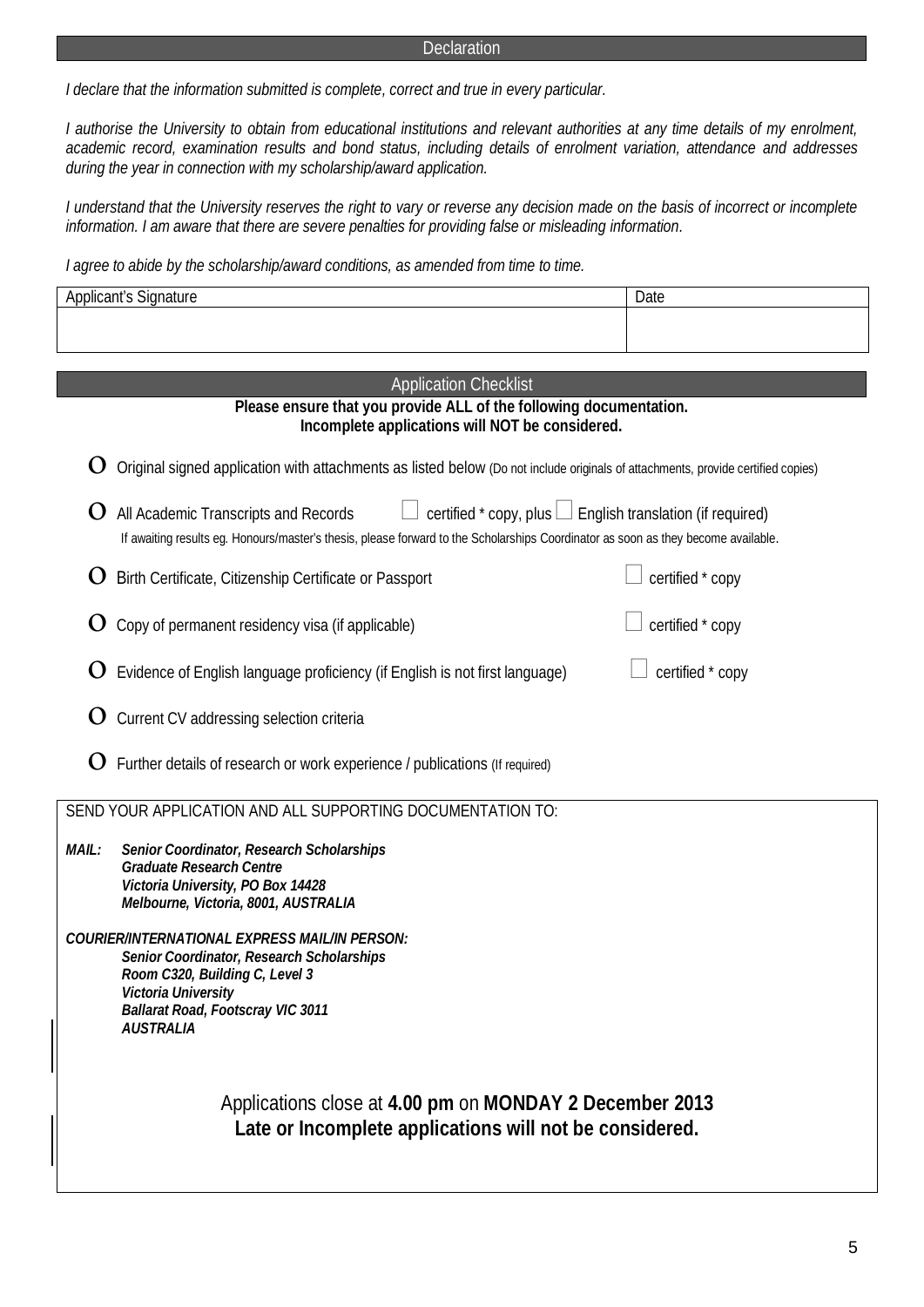

**The Lab Scholarship Application Form** 

**CONFIDENTIAL REFEREE REPORT**

Office Use Only Application Reference No:

For the Applicant (This section to be completed by the applicant. Please type or print using black ink)

• *Please complete your details below and pass a copy of each of the form to each of the two (2) people whom you wish to act as your academic referee. Each person should be a senior academic conversant with your most recent studies.*

Applicant's Name

Applicant's Address

**For the Referee** (This section to be completed by the referee. Please use black ink)

• *Referee comments are considered when assessing scholarship applications. The University is particularly interested in your opinion of the qualifications, experience, academic and research ability of the applicant. These should be judged with reference to the applicant's peer group. Reports must be returned by MONDAY 2 December 2013. Please note that applications cannot be considered unless referee reports are returned by this date. Do not return this form to the applicant – return to the address given at the end of this form.*

|    | Referee's Name:                                                                                      |                                                                                        |                                   |                                                                                                                                                                                                                                            |          |
|----|------------------------------------------------------------------------------------------------------|----------------------------------------------------------------------------------------|-----------------------------------|--------------------------------------------------------------------------------------------------------------------------------------------------------------------------------------------------------------------------------------------|----------|
|    | Address:                                                                                             |                                                                                        |                                   |                                                                                                                                                                                                                                            |          |
|    | Position:<br>(including capacity<br>in which you are aware of<br>the applicant's academic potential) |                                                                                        |                                   |                                                                                                                                                                                                                                            |          |
|    | Telephone:                                                                                           |                                                                                        | Email:                            |                                                                                                                                                                                                                                            |          |
|    |                                                                                                      | Please use the space available to comment on your ranking decision.                    |                                   | Please give your appraisal of the candidate by ticking the appropriate box, using the following key as a guide. Please<br>rate the applicant in comparison with others you have known who have successfully undertaken postgraduate study. |          |
|    | Outstanding = Top 5%                                                                                 | Very Good = $6\%$ - $10\%$<br>$\bullet$                                                | $Good = 11\% - 20\%$<br>$\bullet$ | Average = 21% - 40%                                                                                                                                                                                                                        | Poor     |
| 1. |                                                                                                      | How do you rate the applicant's postgraduate research potential?                       |                                   |                                                                                                                                                                                                                                            |          |
|    | $\mathbf O$ Outstanding                                                                              | $O$ Very Good                                                                          | $O$ Good                          | O Average                                                                                                                                                                                                                                  | $O$ Poor |
|    |                                                                                                      |                                                                                        |                                   |                                                                                                                                                                                                                                            |          |
|    |                                                                                                      |                                                                                        |                                   |                                                                                                                                                                                                                                            |          |
| 2. |                                                                                                      | If the applicant has completed a thesis based on research, how do you rate the thesis? |                                   |                                                                                                                                                                                                                                            |          |
|    | $\mathbf O$ Outstanding                                                                              | $O$ Very Good                                                                          | $O$ Good                          | O Average                                                                                                                                                                                                                                  | $O$ Poor |
|    |                                                                                                      |                                                                                        |                                   |                                                                                                                                                                                                                                            |          |
|    |                                                                                                      |                                                                                        |                                   |                                                                                                                                                                                                                                            |          |
|    |                                                                                                      |                                                                                        |                                   |                                                                                                                                                                                                                                            |          |